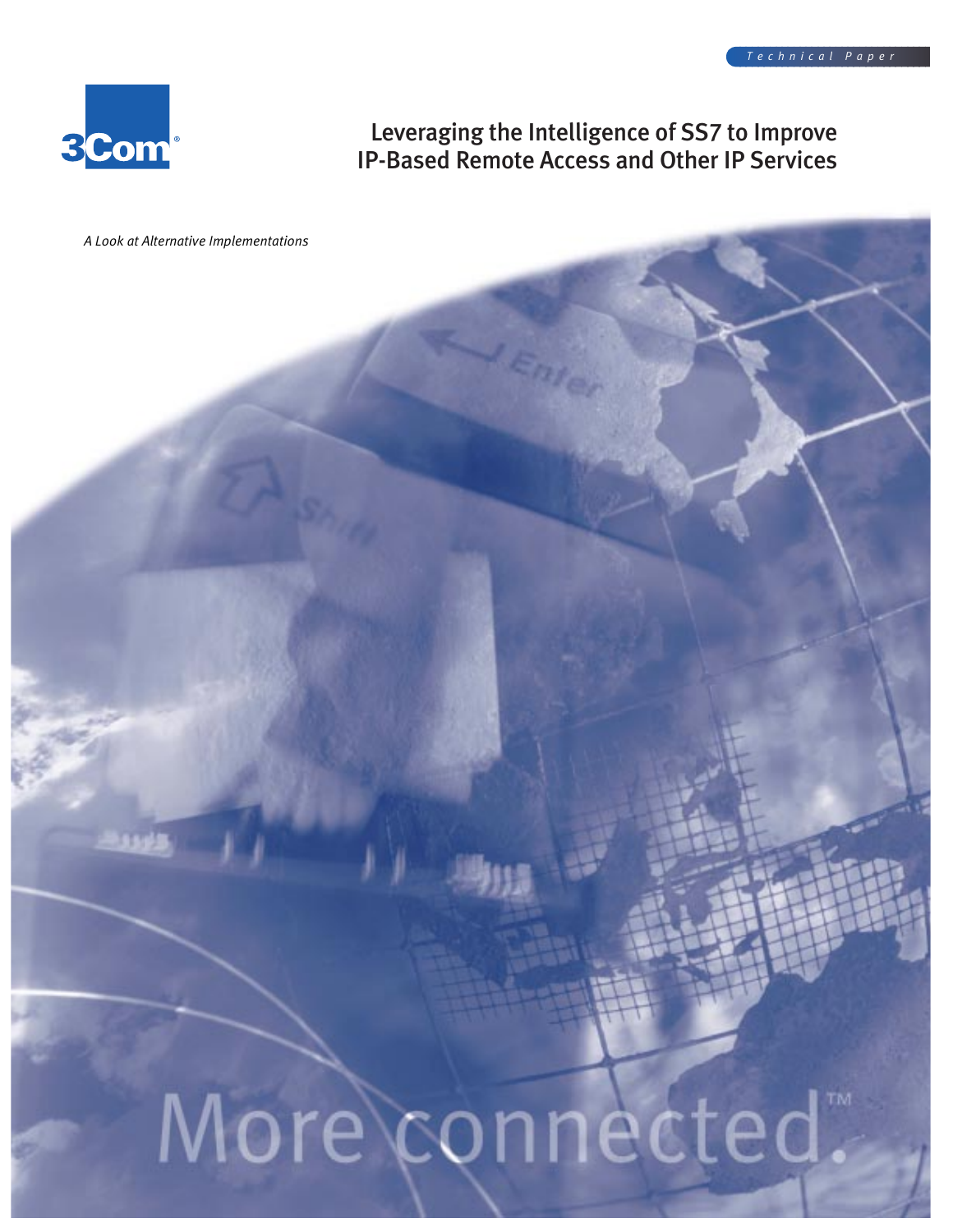## Leveraging the Intelligence of SS7 to Improve IP-Based Remote Access and Other IP Services **A Look at Alternative Implementations**

## **Contents**

| The Limitations of Today's PRI-Based Connections        | 2 |
|---------------------------------------------------------|---|
| Alternative Approaches for Integrating IP and SS7       | 3 |
| Direct Integration                                      | 4 |
| External SS7/PRI Converter                              | 4 |
| SS7 Gateway                                             | 4 |
| Standardization Activities for SS7/IP Integration (box) | 5 |
| A Closer Look at the Gateway Architecture               | 5 |
| <b>Exploiting SS7</b>                                   | 5 |
| Implementing VoIP Using the Gateway Approach            | 6 |
| Why a Three-Tier Architecture for VoIP Works Best       |   |
| Conclusion                                              | 8 |

 $\bf o$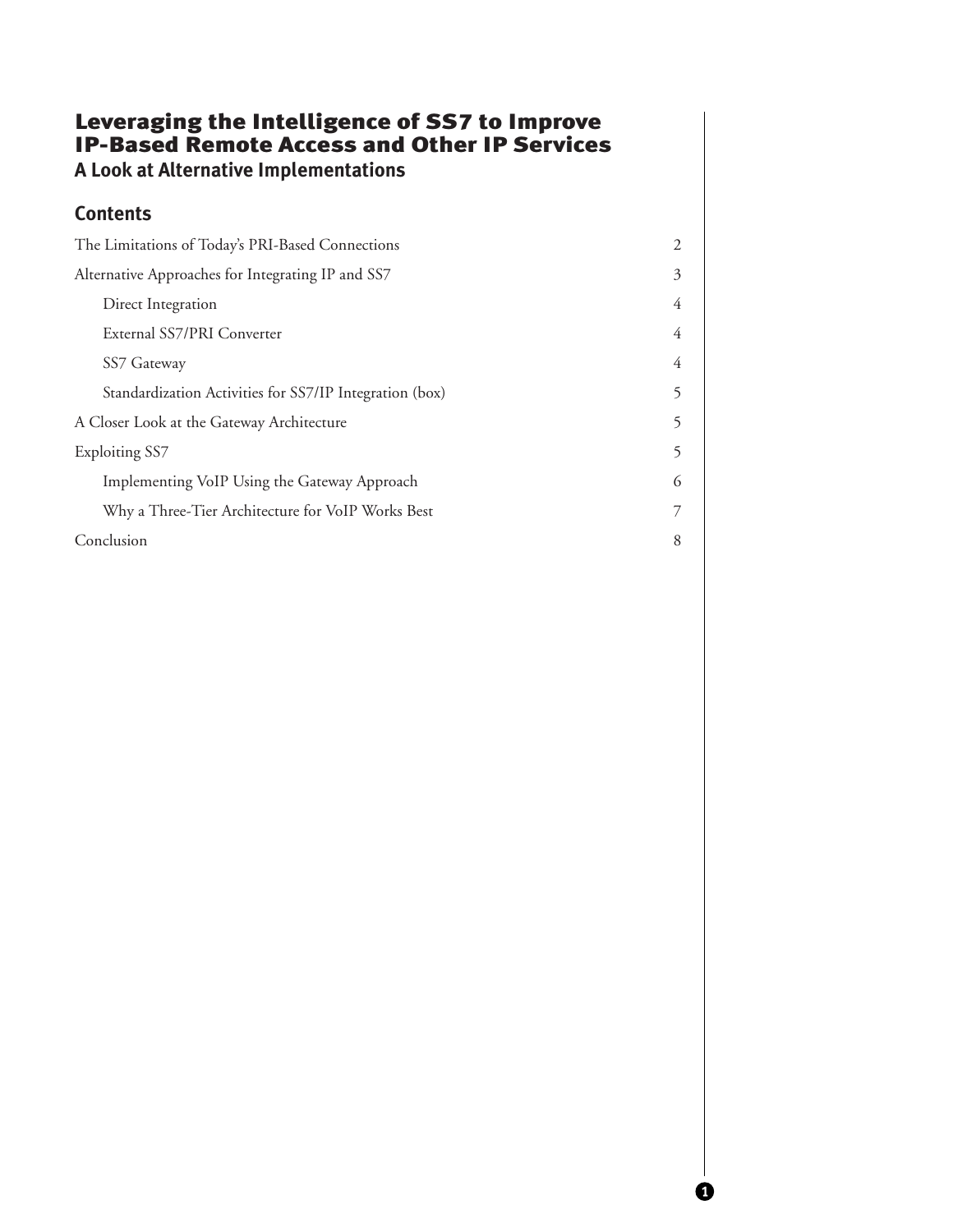#### **Acronyms and Abbreviations**

*CDR Call Detail Record*

*CLASS Custom Local Area Signaling Services*

*CO central office*

*CPU central processing unit*

*ECTF Enterprise Computer Telephony Forum*

*IETF Internet Engineering Task Force*

*IMP inter-machine trunk*

*INF Intelligent Network Forum*

*IP Internet Protocol*

*ISP Internet service provider*

*ITESF*

*Internet Traffic Engineering Solutions Forum*

*MGCP Media Gateway Control Protocol*

*NEBS Network Equipment Building Standard*

*POP point of presence*

*PRI Primary Rate Interface*

2

## **Leveraging the Intelligence of SS7 to Improve IP-Based Remote Access and Other IP Services**

#### **A Look at Alternative Implementations**

*The proliferation of Internet usage has placed unprecedented demands on carrier networks. The public switched telephone network (PSTN), which was built and optimized to handle voice calls lasting an average of three to five minutes, is now flooded with data calls that last an average of more than 20 minutes.* 

*In order to use network resources more efficiently, service providers hope to leverage the existing Signaling System 7 (SS7) overlay network. Today, much of the IP-based remote access uses Primary Rate Interface (PRI) connections to establish call connections to central office switches. PRI has two significant limitations: it provides fixed connections to carrier switches, and it is relatively expensive to scale, requiring a dedicated control channel for a small number of spans. Using SS7 would give service providers more intelligent and flexible call routing, as well as a more scalable network solution.* 

*Several approaches have been suggested for implementing this integration of SS7 and IP networks. This paper looks at these alternative*

*approaches and their respective advantages and disadvantages.*

## **The Limitations of Today's PRI-Based Connections**

The boom in Internet traffic has been a mixed blessing for carriers, creating new business opportunities and sources of revenue and, at the same time, putting more stress on existing network infrastructures. The PSTN, which was designed to handle voice calls with an average holding time of three to five minutes, is being bombarded with data calls with 20 minute average holding times.

The result is that carriers and Internet service providers (ISPs) are looking for ways to build out or bolster their infrastructures to handle the enormous—and still growing volume of IP-based remote access traffic.

One area in which service providers and carriers can move quickly to reduce the strain on their networks and improve service to subscribers is to use the SS7 overlay network instead of PRI to route data calls to remote access systems.

Figure 1 shows the current model for handling data calls using PRI. As the figure shows, PRI requires a dedicated one-to-one connection between an access concentrator



**Figure 1.** *Access Concentration in a Switched Network*

• All calls must go through the terminating end office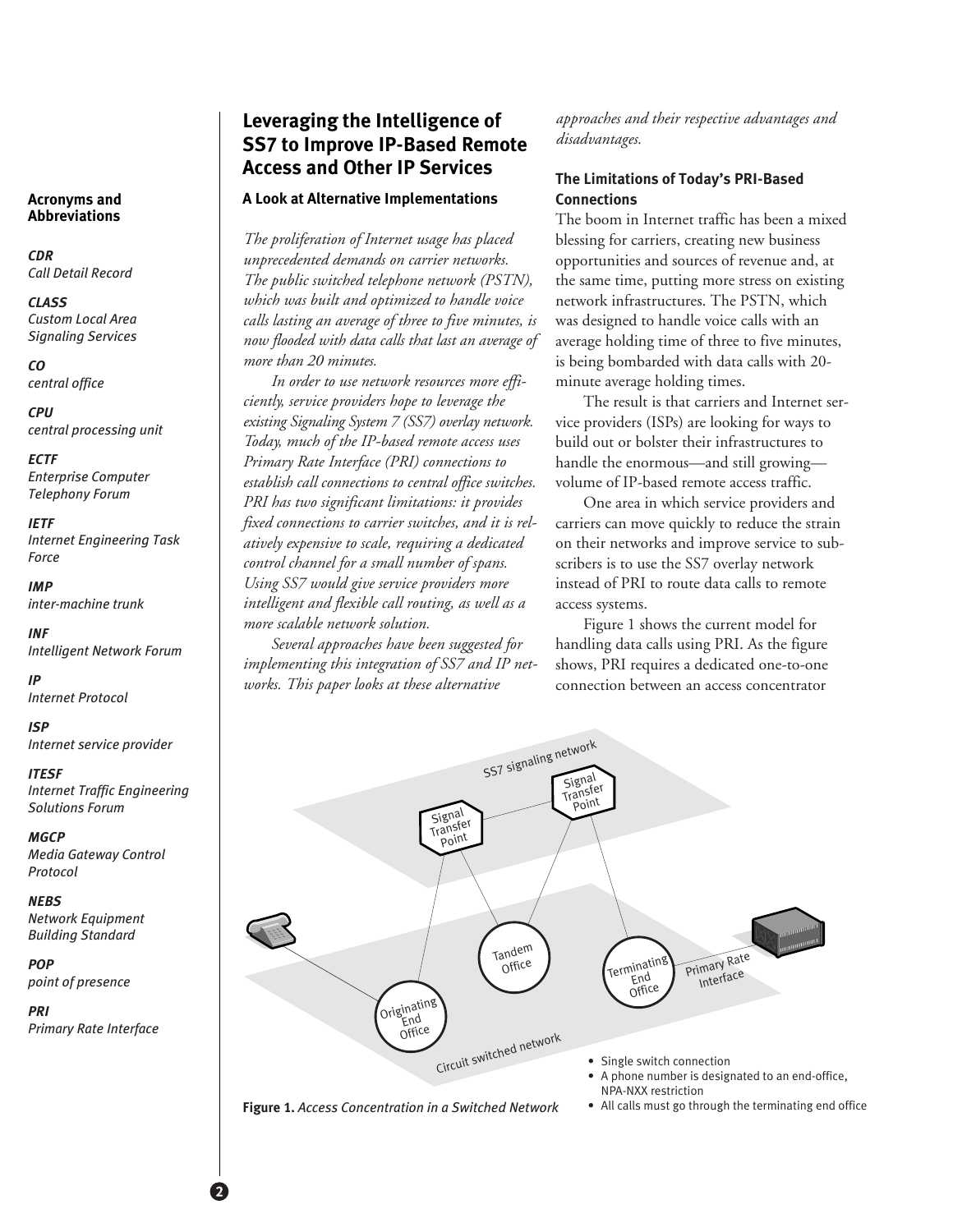

**Figure 2.** *Access Concentration in an SS7 Network*

and a central office (CO) switch. During peak calling periods PRI has no ability to reroute data calls to a different CO switch. Therefore, if the CO switch to which an access concentrator is connected is saturated with calls, new callers coming into the access concentrator will get a busy signal. Typically, service providers work around this problem by overprovisioning their networks, which is an expensive solution to the problem.

This fixed connection poses another problem for service providers: scalability. While PRI lines are not exorbitant on a per-line basis, the fact that service providers must buy one PRI line for every CO switch connection makes this an expensive technology to scale.

Figure 2 shows a better model, one in which the service provider uses the SS7 network to provide advanced, intelligent routing for IP calls. With SS7, calls coming into an access concentrator can be routed to any one of a number of CO switches, resulting in a much higher call completion rate and better utilization of network resources.

SS7 is also a more scalable solution for high-volume networks. PRI, for example, might cost a service provider \$500 per line, per month. If a service provider has 100 lines, the cost would be \$50,000 per month.

With SS7, a single set of signaling links (e.g., A-link) will be higher, but each link can support multiple inter-machine trunks (IMTs) to CO switches, and each IMT costs about \$300 per month. With the same 100-line configuration described above, the monthly cost for 100 IMTs is \$30,000 per month, plus \$1,000 for the SS7 link.

In this example, by using SS7 the service provider can save close to \$20,000 per month on connection costs. If these savings are extrapolated out to thousands or tens of thousands of lines, the savings of SS7 over PRI is significant.

How close is the industry to achieving this marriage of IP and SS7, and what are the different ways to approach the integration?

## **Alternative Approaches for Integrating IP and SS7**

There are three ways to begin integrating an IP-based network with SS7. The following section looks at the advantages and disadvantages of each.

#### **Acronyms and Abbreviations**

#### *PSTN public switched telephone network*

*SCP Service Control Point*

*SLAP Signaling LAN Application Protocol*

*SS7 Signaling System 7*

*STP Signal Transfer Point*

*VoIP Voice over Internet Protocol*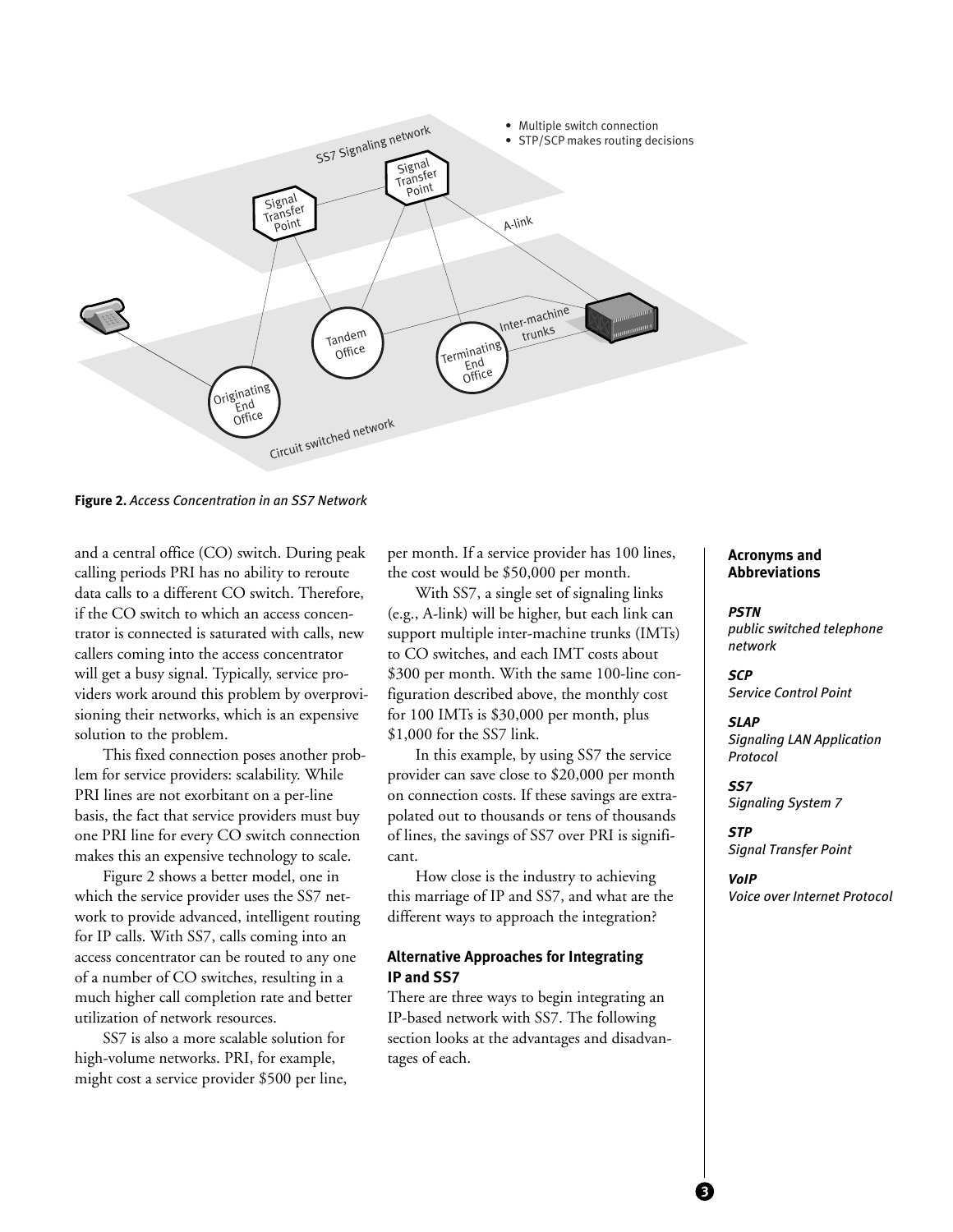

**Figure 3.** *Direct SS7 Integration*

#### *Direct Integration*

The first approach is to give the access concentrator the ability to interface directly to SS7 as shown in Figure 3. The advantage of this approach is that it keeps all the functionality of the SS7/IP integration contained within a single device, making it the most manageable (and, theoretically, the most costeffective) solution.

The limitation, however, is scalability, because each access concentrator would require its own connection to the SS7 network. A more desirable solution is one that enables the service provider to share one SS7 connection among several access concentrators.

#### *External SS7/PRI Converter*

A simpler way to gain an SS7 connection for several access concentrators is to use an external converter to handle the translation of SS7 to PRI signaling, as shown in Figure 4. The converter is also limited in scalability. Most converters support only a small number of PRIs. Therefore, in a larger point of presence (POP) configuration, more converters would be required, making this method less costeffective for larger service providers.



**Figure 4.** *External SS7/PRI Converter*

4

#### *SS7 Gateway*

Like a converter, the main function of a gateway is to act as a bridge between the existing PSTN and IP networks, translating the signaling information between the two incompatible network types. Unlike simple converters, however, gateways provide added intelligence for security and control. They are also specialpurpose devices that can be equipped for greater redundancy and resiliency (e.g., NEBS compliance), which is desirable or even required by carriers for connection to SS7 networks.

The other advantage of gateways over other solutions is the tremendous scalability and cost-efficiencies that gateways can provide in larger networks. As shown in Figure 5, a gateway can interface to multiple access concentrators on the IP side and share a single connection on the SS7 side.





The disadvantage of an SS7 gateway is that it uses a special (and currently nonstandard) interface protocol to talk to the access concentrator. Over time, however, there will be a standards-based interface protocol for IP-to-SS7 communications (see the sidebar, "Standardization Activities for SS7/IP Integration"). 3Com is actively involved in promoting the adoption of an SS7–IP standard. The SS7 gateway architecture is the generally accepted model for SS7–IP integration.

The next section takes a more detailed look at the gateway architecture, as implemented by 3Com in our Total Control® multiservice access platform.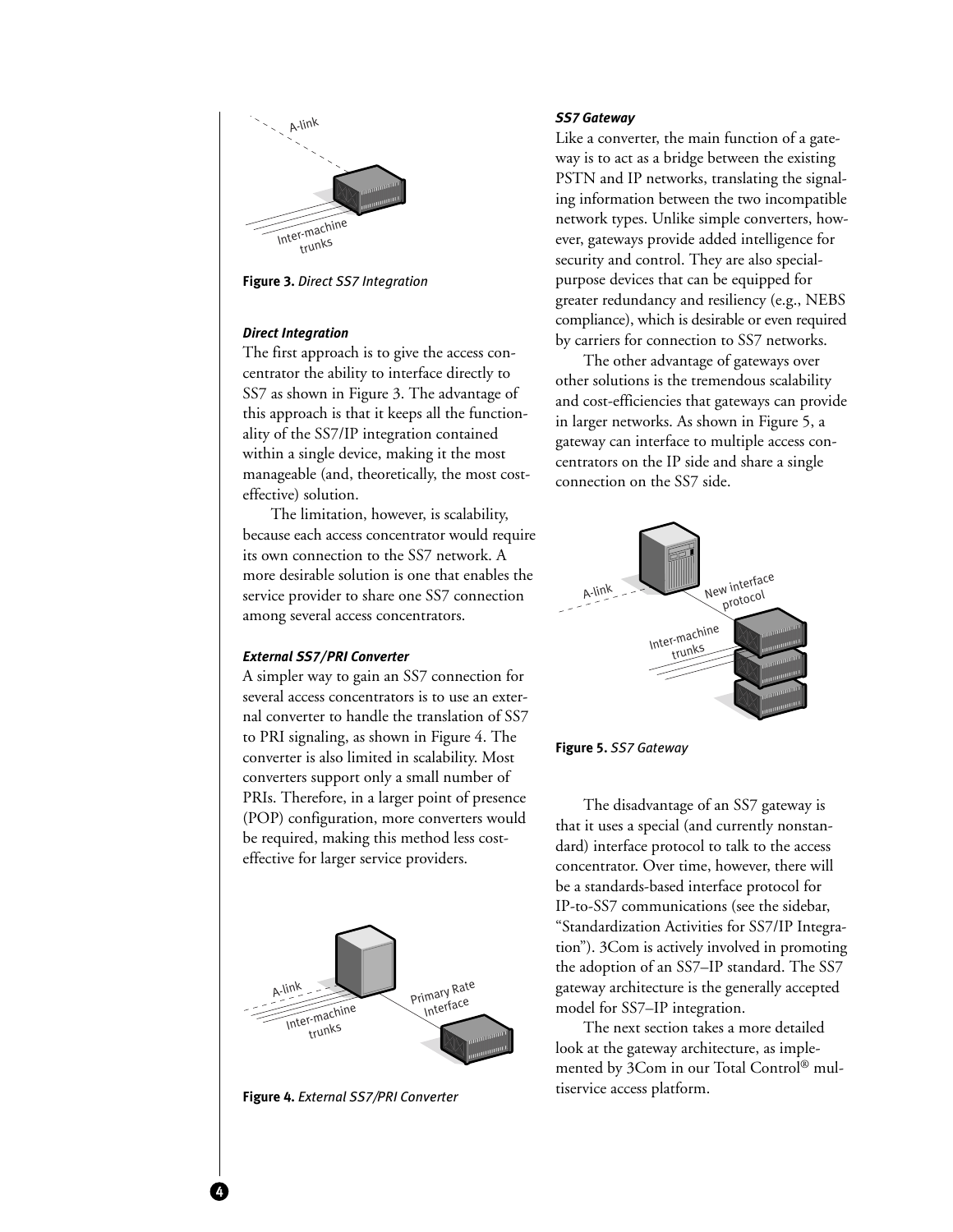## **Standardization Activities for SS7/IP Integration**

There are a number of standards efforts under way that will help accelerate the integration of IP-based and SS7-based networks. These are the primary ones to watch:

- Bellcore's Internet Traffic Engineering Solutions Forum (ITESF) is starting a working group to standardize solutions for Internet-related congestion.
- The Intelligent Network Forum (INF) has been approached to start a working group to standardize the interface between

SS7 gateways and remote access concentrators

- The Internet Engineering Task Force (IETF) has developed draft standards for internetworking between IP networks and the PSTN. The Media Gateway Control Protocol (MGCP) is currently gaining strong momentum.
- The Enterprise Computer Telephony Forum (ECTF) has architectural recommendations that will promote modularization of trunk devices.

#### **A Closer Look at the Gateway Architecture**

An SS7 gateway solution is actually comprised of three components: (1) the SS7 gateway, also known as a media controller; (2) a private signaling network; and (3) the access concentrator, also known as a media gateway.

We have already discussed the function of the SS7 gateway and the access concentrator. The private signaling network, as shown in the middle of Figure 6, is also an important part of the design.

The private signaling network ensures the separation of the signaling data from the user data. This separation is an important value to the carriers that own the SS7 networks because they want to ensure the high integrity and low latency of today's voice communications. Separating the signaling data from the user data is also important for security reasons—it keeps subscribers from intentionally

or unintentionally corrupting the SS7 signaling information. This is why 3Com advocates the use of a private signaling network in a gateway implementation.

This private signaling network would be based on a vendor-proprietary signaling protocol until such time as an industry standard emerges. 3Com has already developed a robust Signaling LAN Application Protocol (SLAP) for this layer of the architecture. Figure 7 on page 6 shows how an SS7 gateway might be implemented today.

#### **Exploiting SS7**

The primary role of PRI is to provide call control, but it is a static form of call control because calls are always routed to the same switch. SS7 adds a far more sophisticated level of call control that includes, among other things, scheduling and load balancing.



**Figure 6.** *SS7 Gateway Architecture*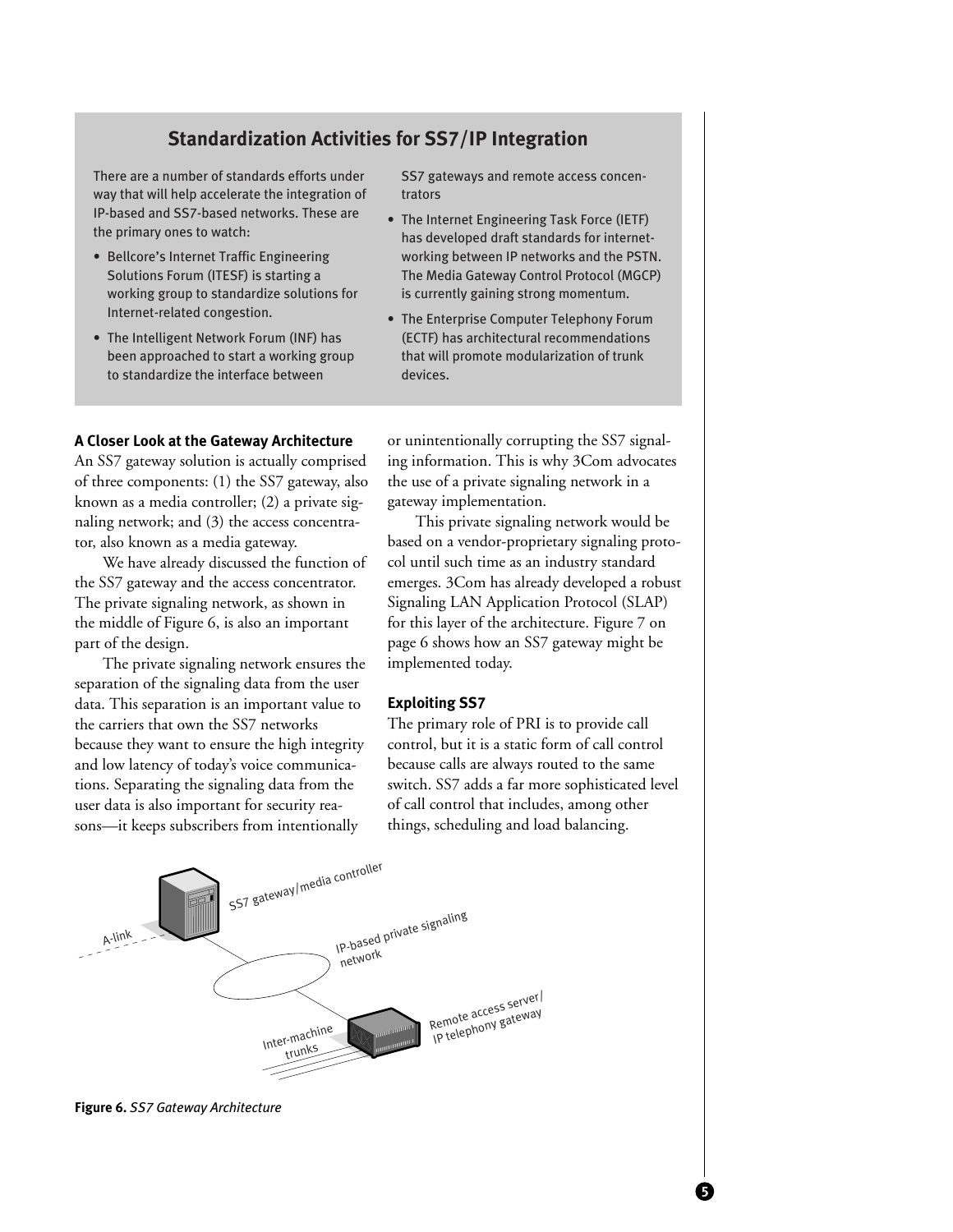

**Figure 7.** *First Integration of SS7*

The benefits of SS7 are not limited to enhancing IP data services. Service providers are already in the process of testing and deploying Voice over IP (VoIP) services. Using SS7, service providers will be able to support their VoIP offerings with capabilities like Free Phone (1-800), Local Number Portability, and Custom Local Area Signaling Services (CLASS).

The next section provides more details about how service providers might integrate SS7 and VoIP.

6

#### *Implementing VoIP Using the Gateway Approach*

Service providers are moving quickly toward converged networks that are capable of handling voice and data over the same infrastructure for several reasons. First, packet networks are more efficient to build and maintain than traditional voice networks. Service providers can potentially reduce their access charges with VoIP.

Long-term, of course, the benefits of a converged network infrastructure will be

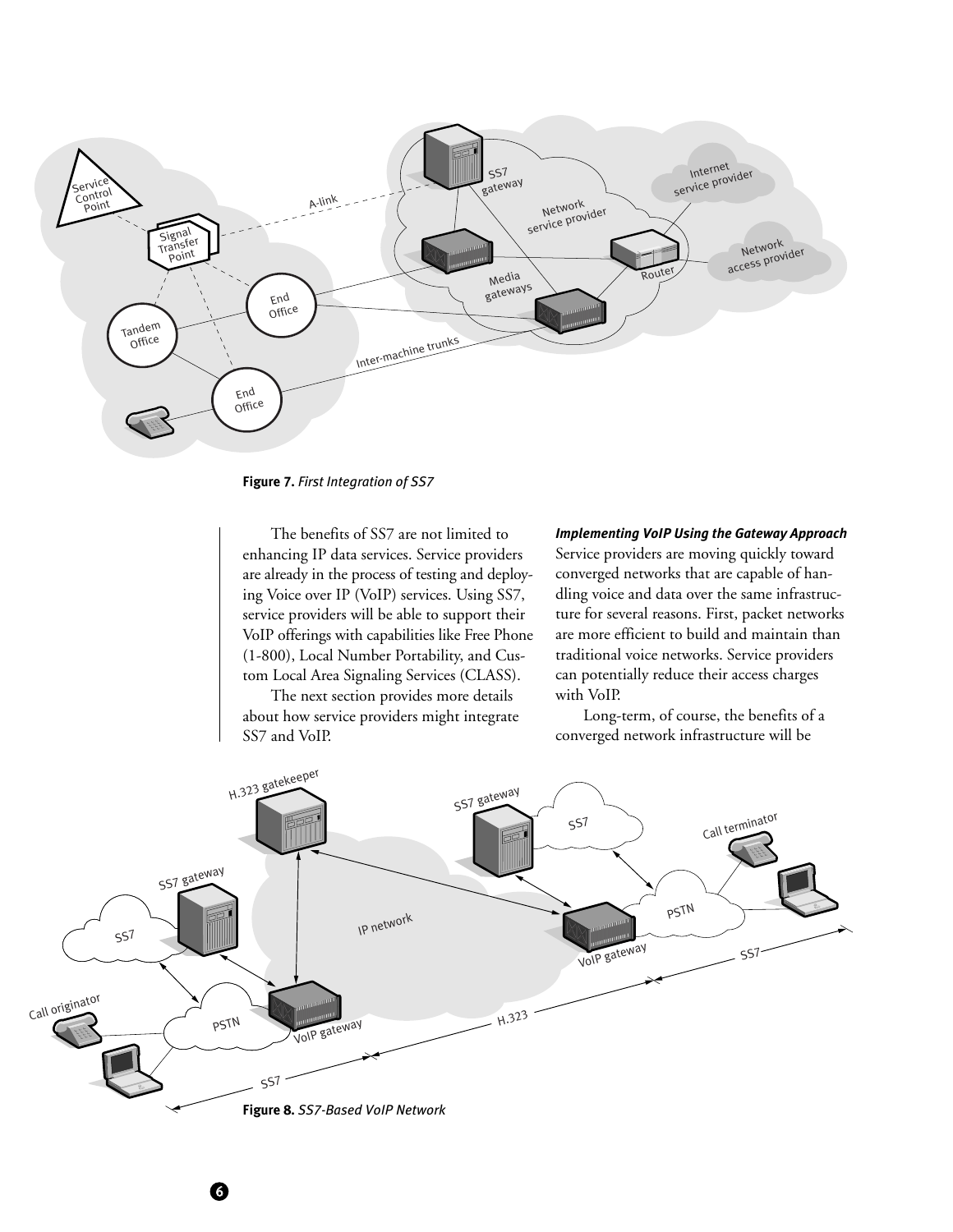

**Figure 9.** *VoIP Implementation with Media Gateway Controller*

much broader than simply saving money. A converged network will be the basis of many new services that simply are not possible or are cost-prohibitive today, such as Web-enabled call centers, voice-enabled e-commerce, desktop conferencing, virtual second line, enhanced RAS, and collaborative computing.

Figure 8 shows how a service provider might architect a VoIP network using an SS7 to-IP gateway.

SS7 provides the call control on either side of the traditional PSTN, while H.323 provides call control in the IP network. The access platform (referred to in this environment as the media gateway) provides the circuit-to-voice conversion.

The access concentrator nearest the call originator is referred to as the "hop-on" gateway, because this is where the subscriber hops on the IP network. The access concentrator nearest the call termination point is referred to as the "hop-off" gateway, because the call hops off the IP network and returns to the PSTN. For telephone-to-telephone calls, a caller always traverses at least two gateways to complete a call.

Figure 9 shows how this architecture might evolve to eliminate the signaling paths between the SS7 gateway and media gateway, directly connecting the SS7 gateway to the media gateway controller, which can also implement the H.323 gatekeeper function. This would enable the media gateway controller to get all the relevant call control information directly from the SS7 gateway, eliminating one of the signaling paths and improving network reliability, performance, and internetworking.

### *Why a Three-Tier Architecture for VoIP Works Best*

3Com believes that a three-tier architecture is the optimum one for an IP telephony solution for the following reasons:

- It separates the gatekeeper and back-end server functions, enabling greater flexibility in provisioning CPU, I/O, and storage for each.
- It enables maximum network security. Typically, gatekeepers reside regionally in POPs where the media gateways are located. In many cases, this POP may be co-located with a competitor. Therefore, it is very important to have the ability to separate the back-end servers—which contain sensitive Call Detail Records (CDRs), network routing information, and customer account information in a physically secure and independent location.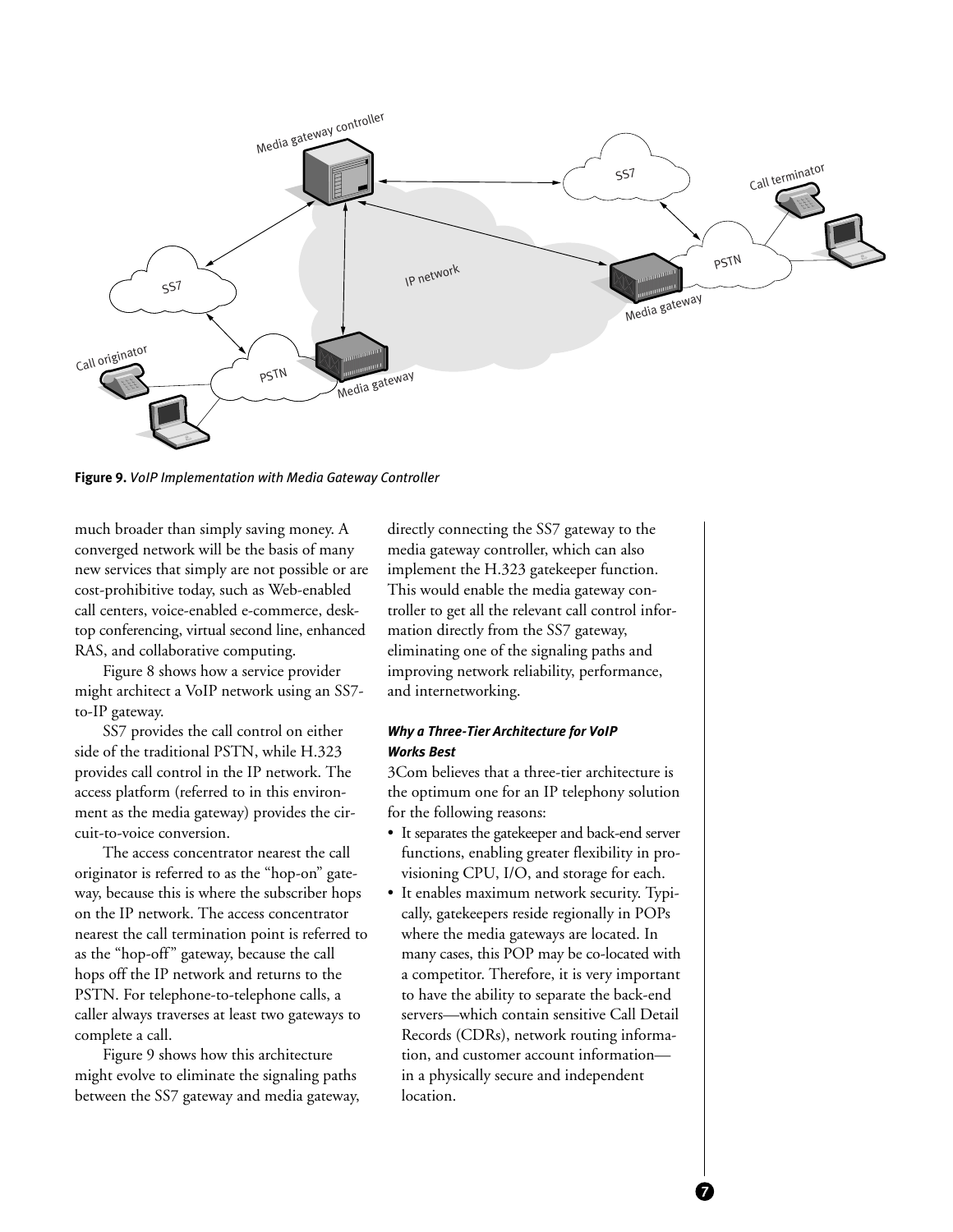

**Figure 10.** *Three-Tier IP Telephony Architecture*

• It mirrors the C7/SS7 architecture (see Figure 10) and enables seamless integration between the two.

look like deployed.

8

Figure 11 shows more clearly what this three-tier IP telephony architecture would

# **Conclusion**

The industry is moving toward converged network infrastructures to provide a more efficient and effective way of handling increased call volumes as well as delivering new, enhanced services. The integration of SS7 and IP is an



**Figure 11.** *Three-Tier IP Telephony Deployment Example*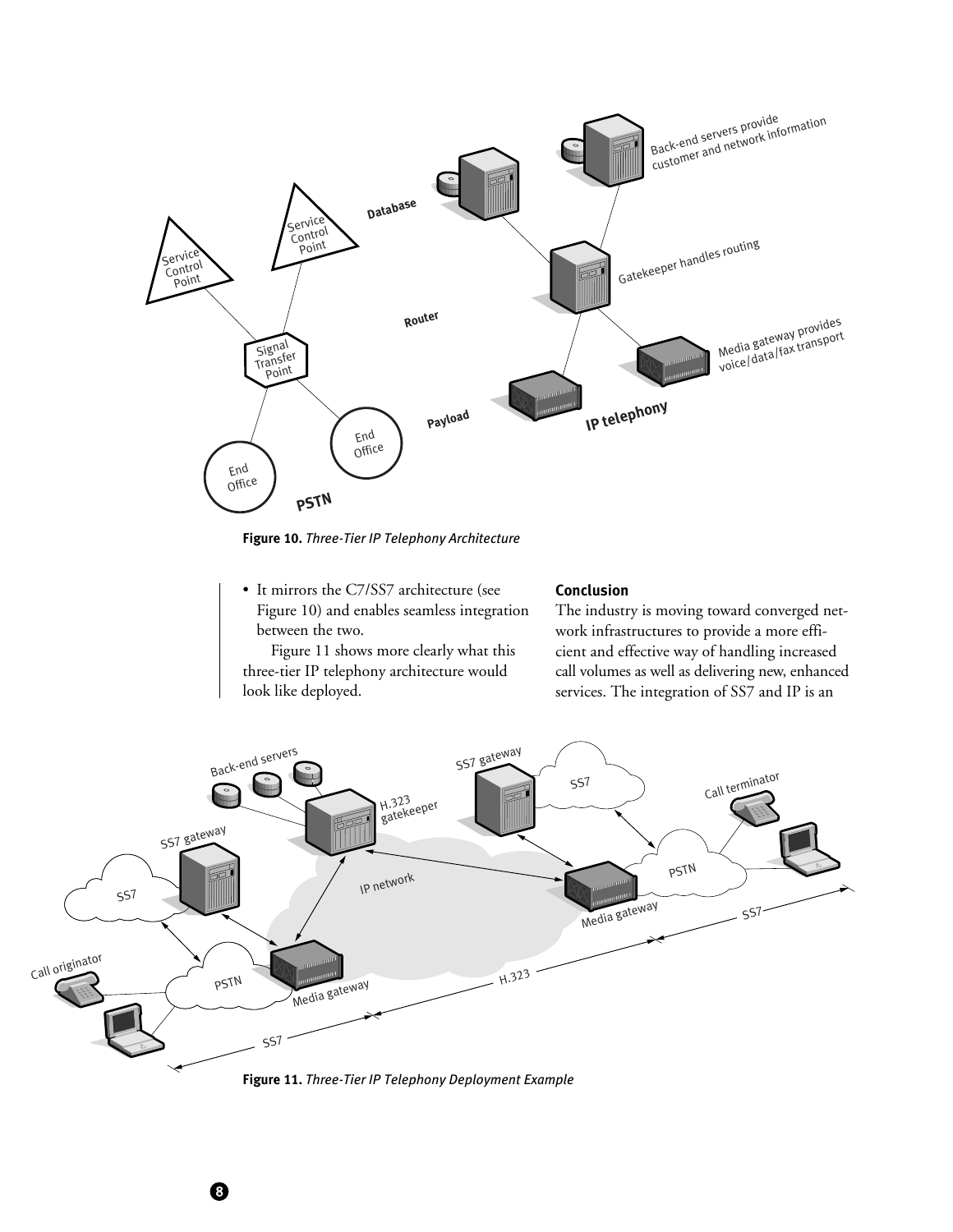important evolutionary step that will also provide significant short-term benefits. 3Com's goal is to evolve our access concentrator to communicate with the SS7 network and to provide an SS7 gateway to bridge the PSTN and IP networks with the appropriate security and control. Our vision is to architect these

solutions for maximum scalability and minimum disruption to the service provider's existing operations. 3Com believes that service providers' own business and technology strategies will specify this type of evolutionary approach. D